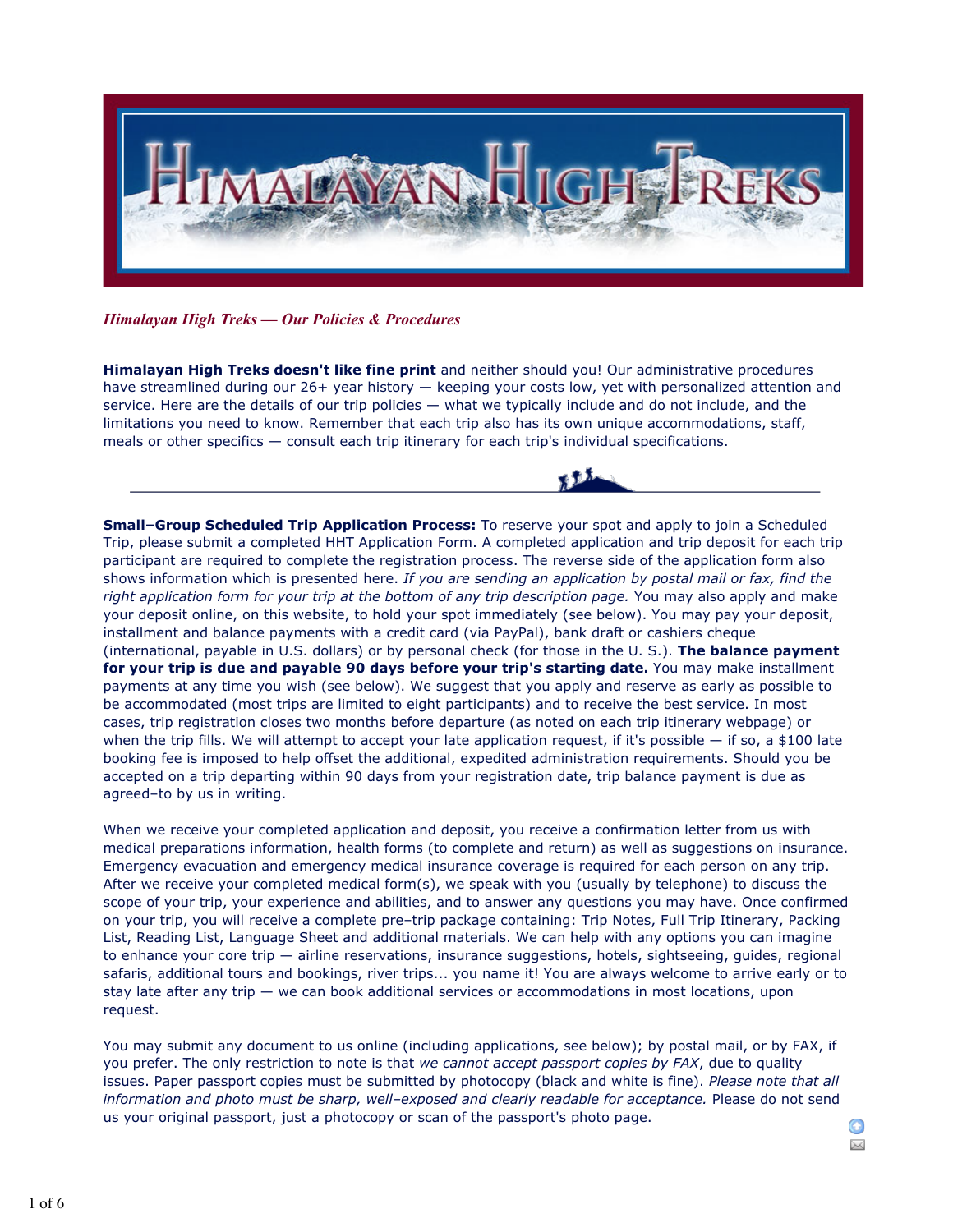**Custom Trip & Application Process:** Please visit and review our Custom Trips page for a comprehensive description of the custom process. If you are working with us on a Custom Trip, please complete and submit a Development Request and fee **after consulting with us** about your trip concept. You may complete the Development Request online or you can download the form and send it in with your fee. We work together with you for the itinerary development. After the development period, when you have approved your completed itinerary, you and your group members may apply for your trip online or by completing and submitting the application form (see above). The significant differences in Custom Trip administration, are the initial period and process of itinerary development and the cancellation schedule policy (see below). Participant trip submissions, payment process and requirements are similar for all trips and we supply similar trip materials to each participant as well.

## **Online Application & Online Administration:**

Every aspect of our trip administration may be performed online, if you wish. If you prefer to FAX or to send materials to us, that is also possible — please review other applicable policy sections for that process.

**Apply:** To immediately apply and hold a spot on a **Scheduled Trek, Tour** or confirmed **Custom Trip**, visit our Trip Applications & Administration page and complete an *HHT Online Application* — this process includes a trip deposit payment. The deposit amount (either \$250 or \$500) is plainly indicated on each trip description page and on the online application trip listing. An application with deposit must be received to hold your place on a trip.

**Make Payments:** You can make all payments for any trip online with a major credit card on a secure server.

- **Deposit** payments are automatically part of the online application process.
- **Installment** payments may be made at any time for any Custom or Scheduled Small Group Trip. Visit our Trip Applications & Administration page and go to the *HHT Online Trip Payments Portal*. Complete and submit the form to proceed to PayPal and make your secure payment with any major credit card.
- **Balance** payments for all trips are *due and payable 90 days prior to the start of your trip*. Should you be accepted on a trip departing within 90 days from your registration date, trip balance payment is due as agreed–to by us in writing. We will send courtesy notices by email to remind you of the payment deadline. Visit our Trip Applications & Administration page and go to the *HHT Online Trip Payments Portal*. Complete and submit the form to proceed to PayPal and make your secure payment with any major credit card.

**Submit Documents** for any trip online, if you wish. You can easily upload materials to us at the Trip Applications & Administration page and to the *Submit Your Documents To HHT* link on that page. For all trips, in addition to a completed application form, we need a *clear and sharp* copy of your valid passport's photo page, your airline itinerary to the starting point (as you received it from your airline or agent), an emergency medical and evacuation insurance coverage policy sheet, visas which are required in advance (some countries), a completed Physicians Certificate and for trekking trips only, a self–completed Health Questionnaire. When you register, we send the two later forms to you for completion.

**Submit A Custom Trip Development Request** online, if you wish or you can download and complete the form located at the bottom of the Custom Trips page and send it in. Please contact us first to discuss the trip's general idea and to ensure we can assist you with the request. A \$200 USD non–refundable development fee is charged when you submit your request to help cover the time spent to research and create your itinerary. After your itinerary is fully developed and you are ready to 'join' your trip, complete a Custom Trip Application. You may apply instantly online — visit our Trip Applications & Administration page and complete an HHT Online Application (selecting Custom Trip as the option) or an application can be downloaded from the Custom Trips page. Trip participants should each complete an application for your trip. Once the trip contact's application is processed, we credit the \$200 development fee back the contact's land cost, lowering the final land cost of that person and thus providing a free development process for your fulfilled trip.

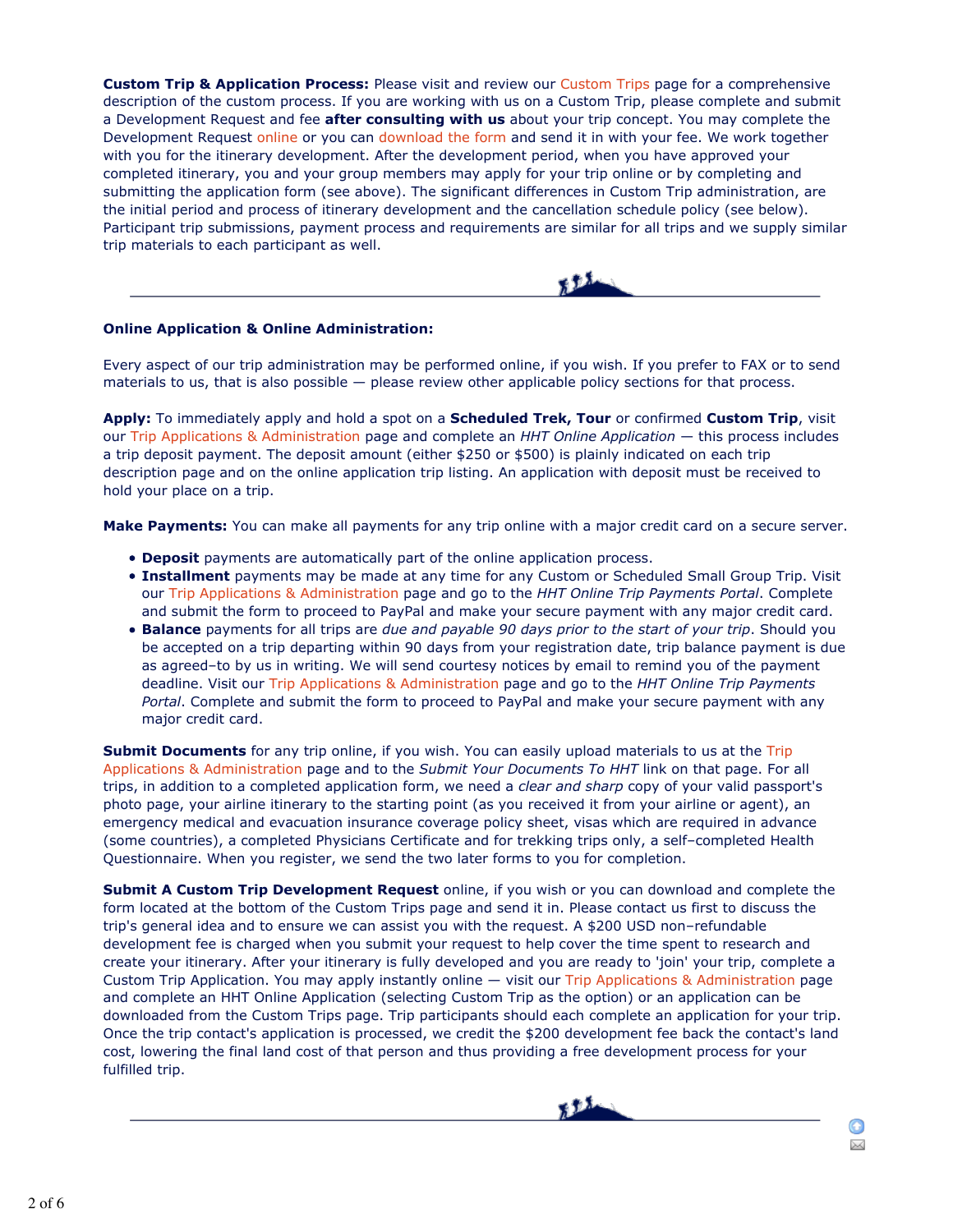## **Trip Administration & Submissions — Items We Need From You:**

**Travel Documents:** A valid **passport** [must be valid for six months after the end of your visit and have at least four (4) empty stamp areas] and **visas** for each visited country, are required. A copy of your valid passport photo page should be submitted to us when you apply for your trip or as soon as possible. Your valid passport is required to secure limited–availability bookings and permits — it is important to submit this document as early as possible to provide you with the best service. Specifics about passport and visa applications are provided to you, however in many instances, obtaining them is your responsibility. Each country has different rules and procedures to obtain their entry visa. If you must apply in advance for any country's visa, please submit a copy to us once you receive it. Some visas may be obtained on arrival and those visas need not be submitted. Valid passport and visa copies are needed by us in order to secure trip permits, bookings and to satisfy government regulations.

**Insurance:** We *require* each participant to carry travel insurance coverage for **emergency evacuation** and **emergency medical** costs, valid for the duration of your trip. We also recommend that you carry additional insurance coverage for trip cancellation or interruption, as well as for baggage or other personal item losses.

**Air Itinerary:** We provide arrival airport transfer service (on the program start date) and departure airport transfer service (on the program end date) for our participants. Please provide us a copy of your air itinerary, *as you received it from your airline or agent,* so we may successfully meet your flight or resolve a new arrival flight, should you encounter a change of itinerary enroute.

**Physicians Certificate & Health Questionnaire:** The health and safety of our participants is our utmost priority. It is important to be in good health while in a high–altitude or wilderness setting and while traveling in a developing country. All participants are requested to have their health care provider complete and submit a general health assessment form, following a general physical exam. Additionally, we ask those on a mountain trekking trip to self–complete and submit a supplementary Health Questionnaire. We provide these forms to you upon registration and the submitted forms are kept in the strictest of confidence. Their value is to quickly inform a physician of an unknown patient's sensitivities and history in an emergency scenario.



## **Trip Costs and Inclusions:**

**The total cost of any trip is the sum of two parts — the "Land Cost" and the "InTrip Air."** The Land Cost pertains to the cost for all ground–based activities as described in your itinerary. The InTrip Air pertains to regional flights as mentioned in your itinerary. Not all trips have an InTrip Air component and your air travel from home to/from the trip's meeting point is additional to any trip cost from us.

The land cost for a trip **includes** the following:

- All transportation costs per your itinerary, other than airfares.
- All accommodations, which consist of a shared, double occupancy hotel room, trekking lodge or tent. Single accommodations are optional (subject to availability).
- All meals while on trek. During lodging stays (hotel, guest house and similar), some meals are provided. All provided meals are noted each day in your itinerary.
- All costs for leader and guide, porters, cook, driver, pack animals and support for your trip itinerary.
- Group equipment such as tents, a central first aid kit, dishes, shovels, etc.
- See your itinerary for other items which may be included on your trip.

The land cost of the trip **does not include** the following (unless otherwise specified in writing in your itinerary):

- Airfares.
- Insurance of any kind.
- Passport, Visas.
- Medical immunizations, medical visits.
- Medical and emergency costs beyond first aid provided by trip leaders or trip medical personnel.
- Laundry, phone calls, beverages, internet access and any other expenses of a personal nature.
- Tips to staff and others; admission fees or donations to local institutions such as monasteries, parks and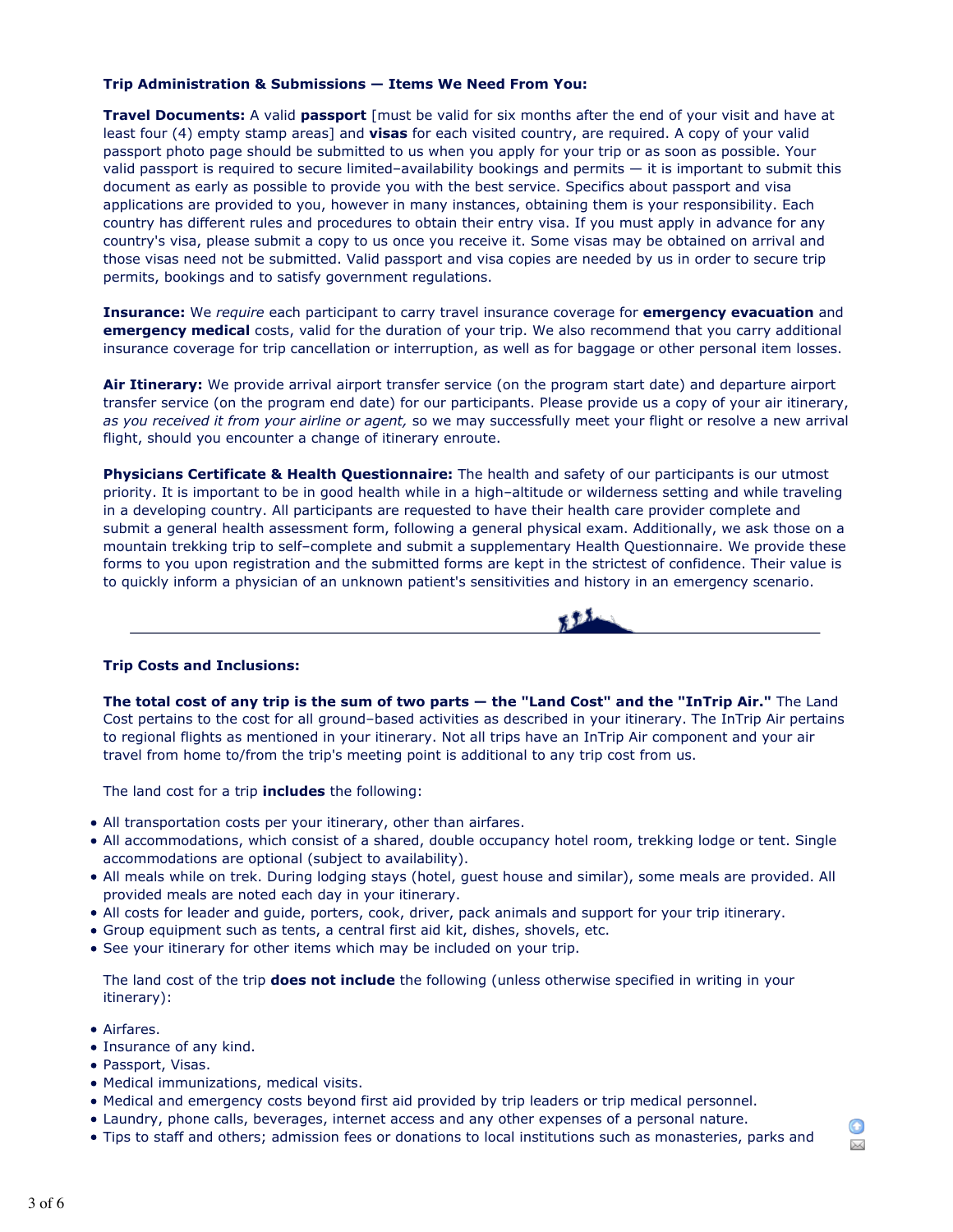museums; imposed fees (such as photography or tourist fees) at museums or similar locations.

- Additional expenses arising from the delay or extension of a trip due to weather, political disputes, illness, failure of transportation, or other causes beyond our reasonable control.
- See your itinerary for other items which may not be included on your trip.



**Cancellations:** If we cancel your trip before departure because it is under–booked or for any other reason, you are entitled to a complete refund of the land cost minus a small administrative fee (\$50USD for treks and \$100USD for tours). We are not responsible for additional expenses incurred in your preparation. If *you decide to cancel and notify us in writing before departure*, we will refund your trip payment based upon the following HHT Cancellation Refund Schedule. You may also have the option to transfer payment and participation to another trip (see the "Transfers" section below):

## **HHT Trip Cancellation Refund Schedule:**

| <b>L Days Before Departure L</b> | <b>J Non-refundable Fee J</b> |
|----------------------------------|-------------------------------|
| More Than 90 Days                | \$500 Paid Deposit            |
| Between 61 And 90 Days           | 35% Of The Land Cost          |
| Between 31 And 60 Days           | 55% Of The Land Cost          |
| Less Than 30 Days                | No Refund                     |

**Transfers:** For Scheduled Group Trips, if you transfer from one trip to another, up to 91 days before your original–trip departure date, there is no transfer fee. If you transfer 90 days or less before your original–trip departure date, the above HHT Cancellation Refund Schedule fees apply to trip transfers. We *may* be able to accept a transfer for a Custom Trip participant to one of our Scheduled Group trips if it's possible and requested more than 90 days before your original trip starting date. Please contact us early to see if a transfer is possible for your booking.



**Weather:** Conditions in the mountains become increasingly variable and unpredictable with higher altitude. Daytime temperatures are often between 50 and 80 degrees Fahrenheit or more. Nighttime temperatures often range between 20 and 50 degrees Fahrenheit or less. Treks are scheduled for the best periods, when the weather is expected to be mostly clear — however, there is always a chance of unexpected rain and snow at high altitudes. When you join a trip, you receive detailed information on anticipated weather and environmental conditions. You are always welcome to contact us with questions at any time as you prepare.

**Personal Equipment:** We provide a detailed suggested trip packing list for each trip. In general, typical outdoor clothing and equipment items are all that you need, such as: a warm jacket, a rain jacket, daypack, sleeping bag with pad, hiking boots, clothing and toiletries. It is possible that some equipment could be rented locally — ask us about rental options for your trip. Group equipment such as dishes, tables, tents and shovels are provided. Contact us with any questions about what to bring and what is provided.

**Food:** During our tours or for city days while on a trekking trip, included meals may be offered at our accommodation or at nearby restaurants. We make every attempt to frequent locations that provide a tasty and healthy selection of local food items, produced with the best standards available in each area. All participants are reminded to follow our suggested health and safety guidelines to avoid food–borne illness when eating or drinking any food or beverage (including water) while in a developing area — regardless of where it is obtained.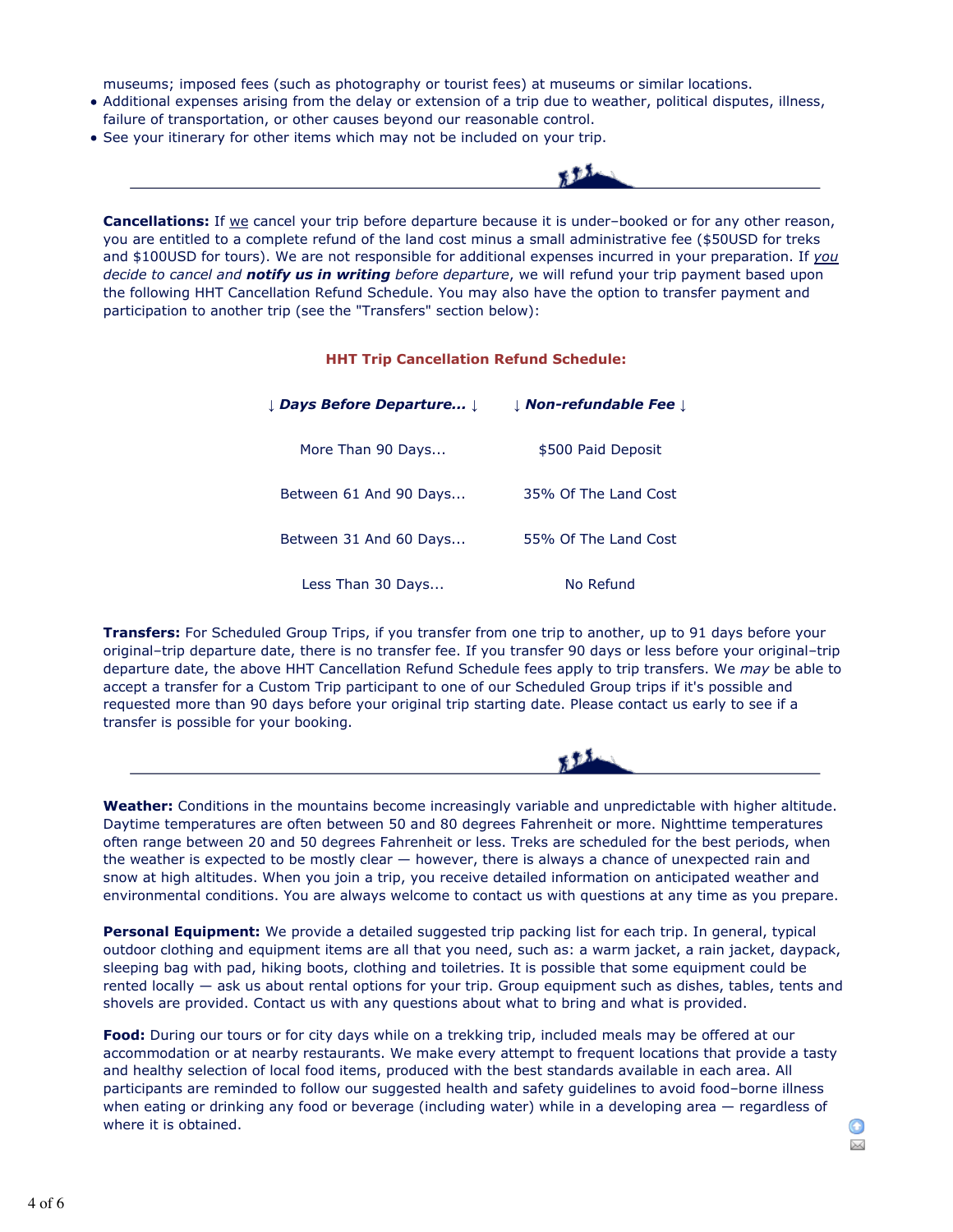**Trekking Food:** On all treks (except teahouse and guesthouse nights) food is prepared by our own traveling camp cook. When staying at a tea or guest house, food is prepared by the staff where we sleep. Food at teahouses varies but is often better than expected — simple, but nutritious and delicious.

Here's a typical daily menu on the trail (local specialty names are linked for a quick description. Close those new windows or tabs to return here):

- Bed Tea: Darjeeling tea (available with milk or sugar), served in bed upon awakening
- **Breakfast: Fruit juice, porridge with milk, eggs, Chappatis with jam, Paranthas,**
- coffee Lunch: Along the trail, sandwiches (such as peanut butter and honey or tuna and cheese) on fresh baked bread, cookies Lunch: In camp, meals are generally prepared hot with specialties like Momos, "Sherpa Stew", and rice pudding
- Snack: Biscuits and tea, home-made potato chips, popcorn, Papadams, Yak Cheese, fresh and local apricots, apples and almonds
- Dinner: Hors d'Oeuvres, soup, rice with curry and vegetables (green beans, carrots, eggplant), Lady Fingers (Indian okra), optional meats as available
- . Dessert: Choice of tea, hot chocolate, fruit cocktail, Gulab Jamun, Barfi (mmmmmm), or Kheer

**Personal Hygiene On Trek:** A limited amount of warm water will be made available for washing. On rest days, trekkers often want to wash clothes, hair and bodies with water taken from nearby streams or rivers using their own biodegradable soap. In camp, a latrine (offering privacy) will be erected a short distance away from sleeping tents. Teahouses may offer showers and usually offer a simple outhouse or a shared, indoor toilet.



 $\bowtie$ 

**Health Precautions:** Exercise regularly and be as healthy as possible before you leave home for a trip. Have your dental and medical checkups beforehand and receive your immunizations at the right times. Many issues can be successfully treated while on a trip. The most common health issue for most trips and treks is diarrhea. It requires your diligence to avoid, but we minimize this risk on treks by eating most of our meals in camp or at better teahouse and guesthouse accommodations. On other trips or while in the cities, we eat at preferred restaurants. All participants are offered suggested methods to avoid food–borne and water–borne illnesses at all times while on their trip. Water used for group cooking and drinking is purified. We always suggest that each participant also bring a water purification method with them and purify their own daily drinking water supply. Some trips are more physically demanding than other trips and many take place at or may reach high altitudes. Most people successfully adapt to high altitude travel when they spend the proper time to acclimatize. Our treks begin slowly and adhere to proven safety recommendations for the optimum acclimatization process. Himalayan High Treks will attempt to secure, but does not include nor guarantee, the services of emergency medical personnel. Medical facilities in most areas are severely limited or nonexistent. A well–supplied first aid kit will be carried and trip leaders are trained in First Aid.

**Difficulty:** Our trips vary in difficulty — some treks can be very strenuous and most tours are very mild. On treks, you never carry a full backpack — you only carry a day–pack holding your water bottle, camera and personal items. While on trek, we don't hike more then eight-to-twelve miles per day (for most hikers, that's three-to-six hours) — with acclimatization and rest days scheduled at appropriate times. Most people in generally good health, who exercise regularly, are able to enjoy our treks — the most important aspect is a good, positive outlook and mental attitude. If you are on a trek, for example, physical exertion should not be something you dislike! A tour, conversely, is physically mild and generally includes only short day–hikes but with sometimes-long driving periods. If you have any questions regarding the rigors or your ability with any trip, we invite you to contact us to discuss what is involved. *We're here to make your trip an adventure, but also, a success!*

**Custom Trips:** We constantly produce unique, customized itineraries, full trip programs and supplementary bookings for individuals or groups of any size to any part of the Himalayan or Southeast Asian regions. A development request form and low, non-refundable, development fee submitted with your specifics are all it takes to create your custom itinerary. That fee can be credited towards the land cost of your trip with us. See the Custom Trips page or contact us for details and more information. A custom trip is unique by definition and we strive to create exactly the trip experience in the location and timeframe that you desire.

5 of 6